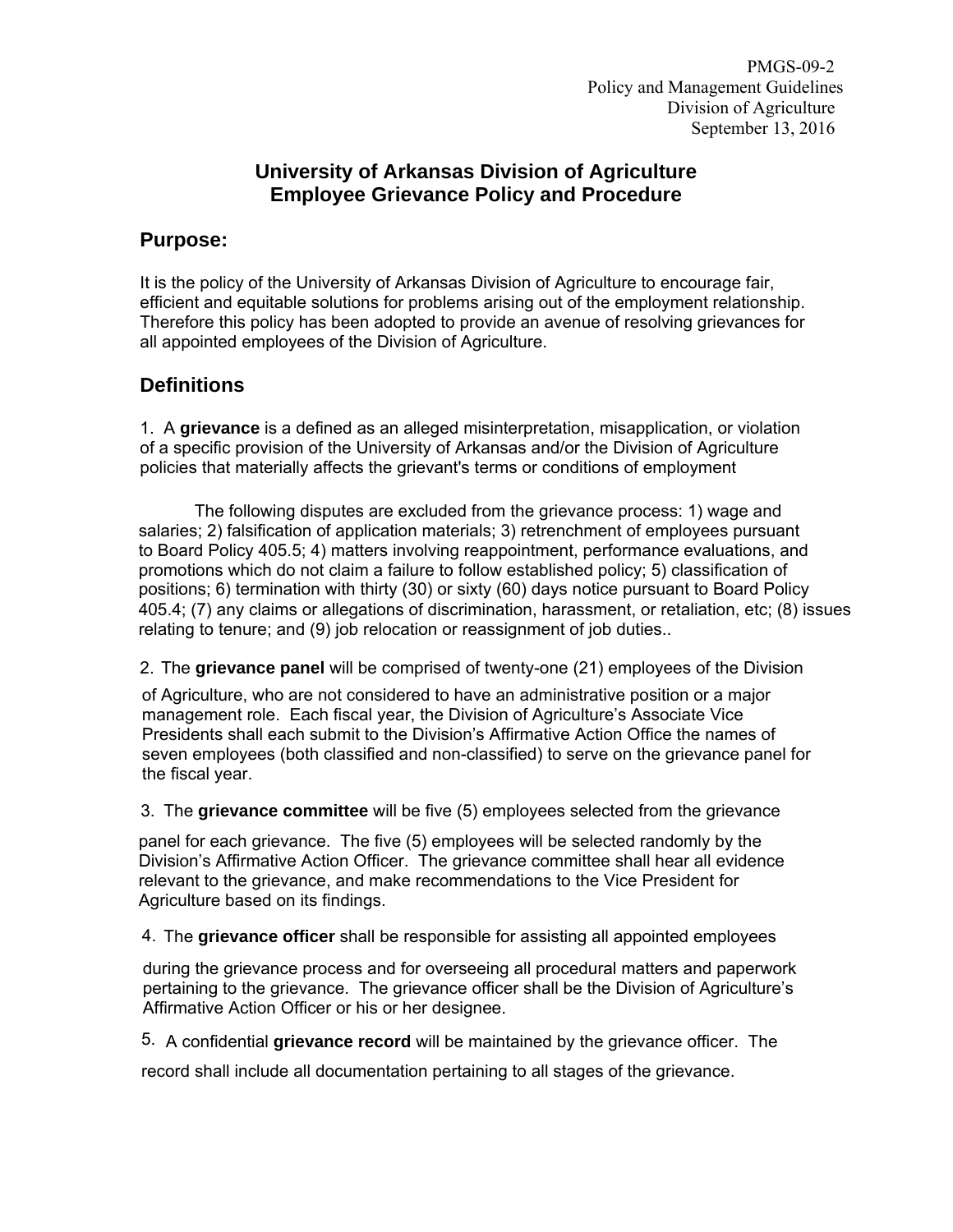### **1. Informal Resolution**

An employee who has a grievance should discuss the matter with his/her immediate supervisor informally within thirty (30) calendar days of the act giving rise to the complaint.

All supervisors, to the best of their ability, are required to inform, listen to, and counsel with employees to resolve informally, if possible, all grievances. If the supervisor and/or employee, after thorough discussion, feel the need for aid in arriving at a resolution, they may, by agreement, invite the grievance officer to participate. The grievance officer shall work with the parties in an attempt to resolve the grievance informally.

If the informal procedure does not satisfactorily resolve the complaint, the employee may file a formal written grievance within ten (10) working days after the unsuccessful resolution meeting between the employee and supervisor.

# **2. Formal Filing of Grievance**

STEP 1:

 To be considered formal, a grievance must be submitted in writing to the grievance officer within thirty (30) calendar days of the act giving rise to the grievance or within ten (10) working days after the unsuccessful informal resolution. The written grievance must include a clear statement of the issue being grieved; a report on the efforts to settle informally, such facts as may be needed in arriving at a prompt and reconcilable resolution, and the desired outcome of the grievance. Forms will be provided for this purpose.

The grievance officer shall:

- a) Determine if there is a grievance as defined in this policy;
- b) Advise the grievant of the steps to be followed in a formal grievance procedure;
- c) Advise the grievant of his or her right to:
	- 1. Use the grievance procedure;
	- 2. Receive release time as necessary to participate in the grievance procedure (i.e. to meet with the grievance officer and/or grievance committee); and
	- 3. Receive copies of all documentation during all steps of the grievance procedure.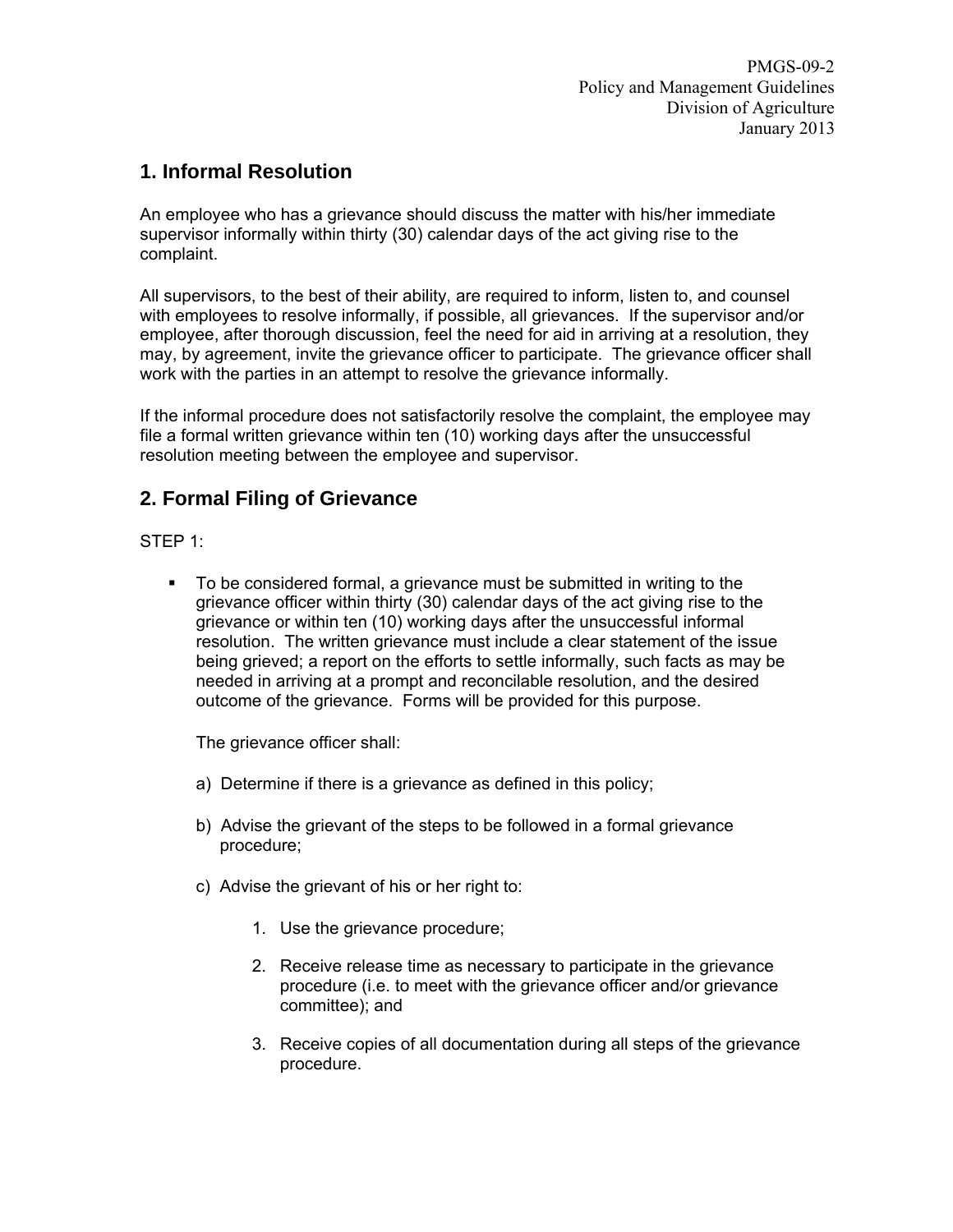Within five (5) working days of receipt of the written grievance, the grievance officer shall determine if there is a grievance as defined in this policy. If the grievance officer determines there is a grievance, the grievance officer shall transmit a copy of the written grievance statement to the grievant's immediate supervisor.

If the grievance officer determines there is no grievance, the employee will be advised of the ruling and made aware that no further administrative review of the grievance shall be available to the grievant.

 Within five (5) working days of receipt of the written grievance, the supervisor shall either (1) set a date for a formal meeting with the employee and the grievance officer, or (2) respond to the grievance in writing. If the meeting option is chosen, the supervisor, grievant, and grievance officer and any other person(s) deemed appropriate shall meet and discuss the grievance with the goal of agreeing upon a resolution of the grievance. Whether a resolution was agreed upon at the meeting or not, the grievance officer shall write a summary of the meeting, items agreed upon and the supervisor's proposal for resolution of the grievance and submit copies to the supervisor and the grievant.

If the written response option is chosen, the supervisor shall prepare a written response containing the supervisor's proposal for resolution of the grievance and the reasons for the course of action proposed. The written statement shall be submitted to the grievance officer, who shall transmit it to the grievant.

#### STEP 2:

- If the grievant is not satisfied with the proposed resolution(s) in Step 1, the grievant shall have five (5) working days in which to provide a written request to the grievance officer to request a review of the grievance by the grievant's director or department head. (If the immediate supervisor is a director or department head, the grievance will move to Step 3 in the grievance process.
- Within five (5) working days of receipt of the written request for review, the grievance officer shall transmit the grievance statement and all pertinent documentation to the grievant's director or department head.
- Within five (5) working days of receipt of the grievance statement, the director or department head shall either (1) set a date for a formal meeting with the employee and the grievance officer, or (2) respond to the grievance in writing. If the meeting option is chosen, the supervisor, grievant, and grievance officer and any other person(s) deemed appropriate shall meet and discuss the grievance with the goal of agreeing upon a resolution of the grievance. Whether a resolution was agreed upon at the meeting or not, the grievance officer shall write a summary of the meeting, items agreed upon and the supervisor's proposal for resolution of the grievance and submit copies to the director or department head and the grievant.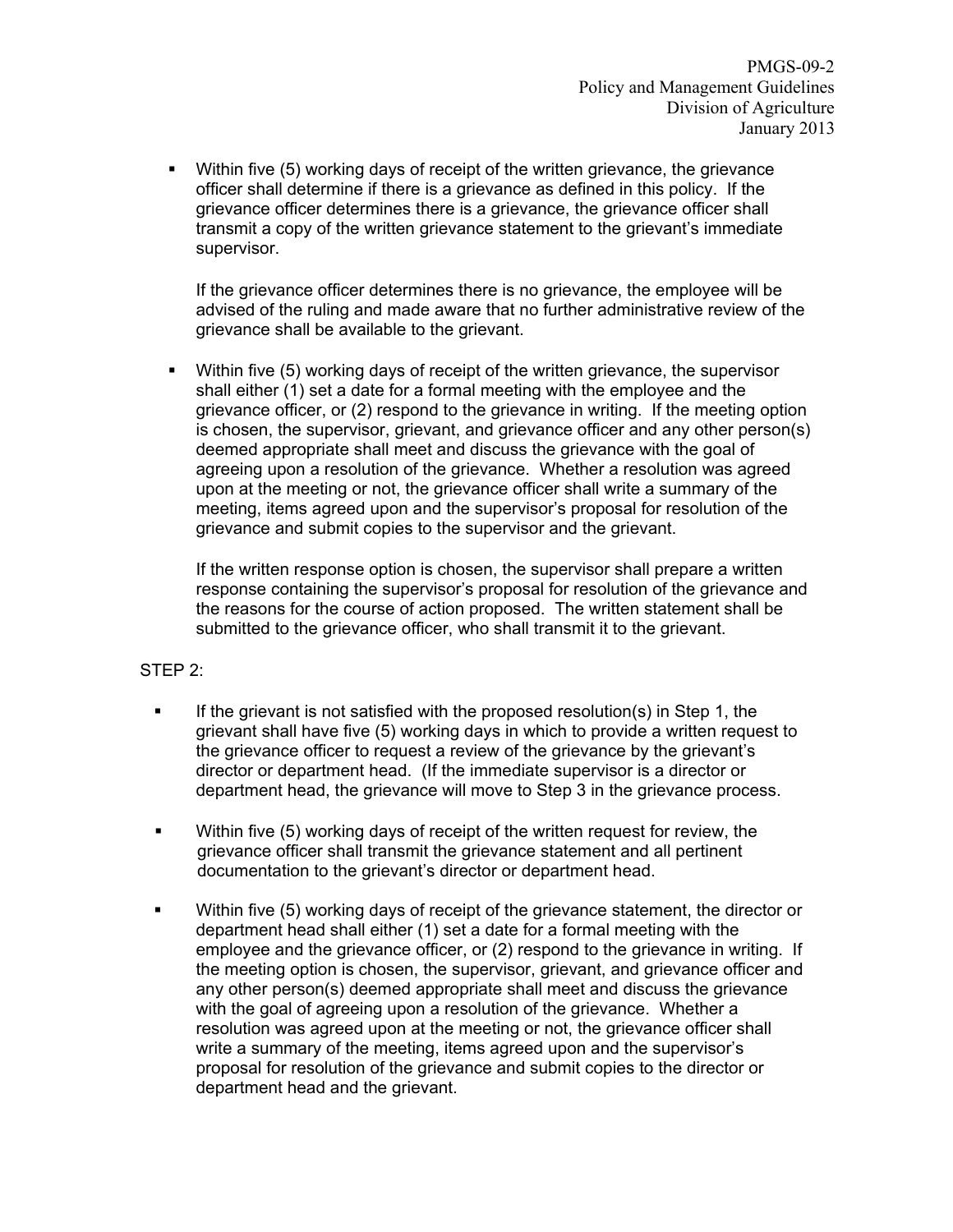If the written response option is chosen, the supervisor shall prepare a written response containing the supervisor's proposal for resolution of the grievance and the reasons for the course of action proposed. The written statement shall be submitted to the grievance officer, who shall transmit it to the grievant.

STEP 3:

- If the grievant is not satisfied with the proposed resolution(s) in Step 2, the grievant shall have five (5) working days in which to provide a written request to the grievance officer to request a review of the grievance by the appropriate associate vice-president.
- Within five (5) working days of receipt of the written request for review, the grievance officer shall transmit the grievance statement and all pertinent documentation to the associate vice-president.
- Within five (5) working days of receipt of the grievance statement, the associate vice-president shall either (1) set a date for a formal meeting with the employee and the grievance officer, or (2) respond to the grievance in writing. If the meeting option is chosen, the associate vice-president, grievant, and grievance officer and any other person(s) deemed appropriate shall meet and discuss the grievance with the goal of agreeing upon a resolution of the grievance. Whether a resolution was agreed upon at the meeting or not, the grievance officer shall write a summary of the meeting, items agreed upon and the associate vicepresident's proposal for resolution of the grievance and submit copies to the director or department head and the grievant.
- **If the written response option is chosen, the associate vice-president shall** prepare a written response containing the associate vice-president's proposal for resolution of the grievance and the reasons for the course of action proposed. The written statement shall be submitted to the grievance officer, who shall transmit it to the grievant.

#### STEP 4:

- If the grievant is not satisfied with the proposed resolution(s) in Step 3, the grievant shall have five (5) working days in which to provide a written request to the grievance officer to request a review of the grievance by a grievance committee.
- Within five (5) working days of receipt of the written request for review, the grievance officer shall form a grievance committee as described in the policy herein. The grievance officer shall establish a mutually agreeable time and place for the hearing and notify all parties of the time and place of the hearing.
- Within thirty (30) calendar days from receipt of the request, the grievance committee shall hear all the evidence relevant to the grievance, and determine whether policies and procedures were followed.